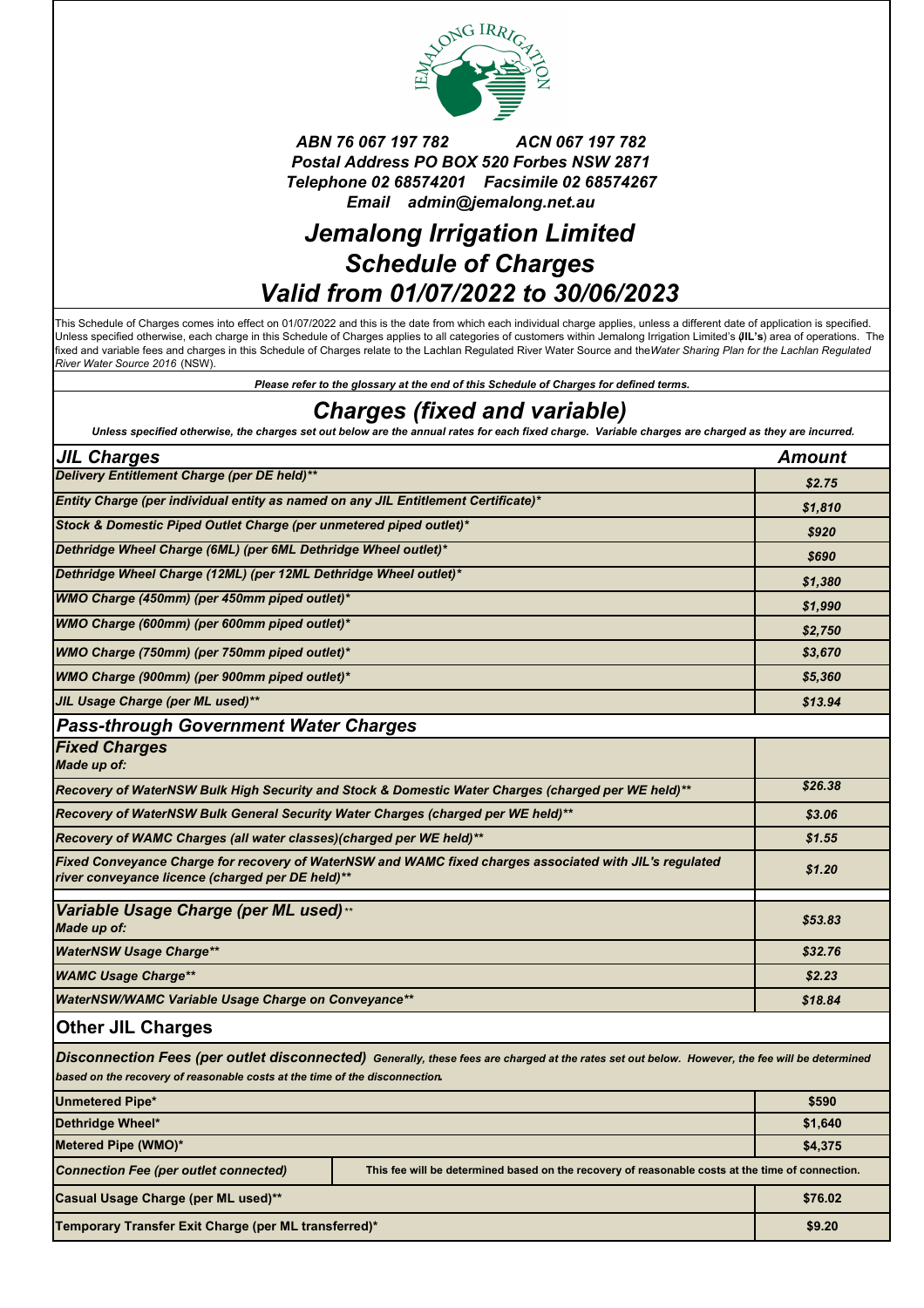| Description of the services to which each charge relates                                                                                                                                                                                  |                                                                                                                                                                                                                                                                                                                                                                                                      |  |
|-------------------------------------------------------------------------------------------------------------------------------------------------------------------------------------------------------------------------------------------|------------------------------------------------------------------------------------------------------------------------------------------------------------------------------------------------------------------------------------------------------------------------------------------------------------------------------------------------------------------------------------------------------|--|
| <b>JIL Charges</b>                                                                                                                                                                                                                        | <b>Service Description</b>                                                                                                                                                                                                                                                                                                                                                                           |  |
| Delivery Entitlement Charge*                                                                                                                                                                                                              | Providing a right of access to JIL's irrigation infrastructure to enable the delivery of water.                                                                                                                                                                                                                                                                                                      |  |
| <b>Entity Charge*</b>                                                                                                                                                                                                                     | Providing a right of access to JIL's irrigation infrastructure to enable the delivery of water.                                                                                                                                                                                                                                                                                                      |  |
| Stock & Domestic Piped Outlet Charge*                                                                                                                                                                                                     | Maintaining and operating an unmetered piped outlet.                                                                                                                                                                                                                                                                                                                                                 |  |
| Dethridge Wheel Charge (6ML)*                                                                                                                                                                                                             | Maintaining and operating a Dethridge Outlet with a maximum capacity of 6ML/day.                                                                                                                                                                                                                                                                                                                     |  |
| Dethridge Wheel Charge (12ML) *                                                                                                                                                                                                           | Maintaining and operating a Dethridge Outlet with a maximum capacity of 12ML/day.                                                                                                                                                                                                                                                                                                                    |  |
| WMO Charge (450mm)*                                                                                                                                                                                                                       | Maintaining and operating a 450mm pipe outlet.                                                                                                                                                                                                                                                                                                                                                       |  |
| WMO Charge (600mm)*                                                                                                                                                                                                                       | Maintaining and operating a 600mm pipe outlet.                                                                                                                                                                                                                                                                                                                                                       |  |
| WMO Charge (750mm)*                                                                                                                                                                                                                       | Maintaining and operating a 750mm pipe outlet.                                                                                                                                                                                                                                                                                                                                                       |  |
| WMO Charge (900mm)*                                                                                                                                                                                                                       | Maintaining and operating a 900mm pipe outlet.                                                                                                                                                                                                                                                                                                                                                       |  |
| JIL Usage Charge*                                                                                                                                                                                                                         | Delivering one (1) ML of water.                                                                                                                                                                                                                                                                                                                                                                      |  |
| Pass-through Government<br>Charges                                                                                                                                                                                                        | <b>Service Description</b>                                                                                                                                                                                                                                                                                                                                                                           |  |
| <b>WaterNSW Bulk Water Charges</b>                                                                                                                                                                                                        | Recovers the cost of on-river (bulk) water services provided by WaterNSW.                                                                                                                                                                                                                                                                                                                            |  |
| <b>WAMC Charges</b>                                                                                                                                                                                                                       | Recovers the cost of government services provided by the WAMC under water access licences that authorises the<br>taking of water from a regulated river.                                                                                                                                                                                                                                             |  |
| <b>Fixed Conveyance Charge</b>                                                                                                                                                                                                            | Recovers the water conveyance licence charge levied by WaterNSW and WAMC associated with JIL's regulated<br>river (conveyance) access licence.                                                                                                                                                                                                                                                       |  |
| <b>WaterNSW Usage Charge</b>                                                                                                                                                                                                              | Recovers the usage costs of on-river (bulk) water services provided by WaterNSW.                                                                                                                                                                                                                                                                                                                     |  |
| <b>WAMC Usage Charge</b>                                                                                                                                                                                                                  | Recovers the usage costs of government services provided by the WAMC under water access licences that<br>authorises the taking of water from a regulated river.                                                                                                                                                                                                                                      |  |
| WaterNSW and WAMC Variable Usage Charge on<br>Conveyance                                                                                                                                                                                  | Recovers the variable usage costs for services provided by WaterNSW and WAMC associated with water to which<br>JIL is entitled under its regulated river (conveyance) access licence.                                                                                                                                                                                                                |  |
| Other JIL Charges                                                                                                                                                                                                                         | <b>Service Description</b>                                                                                                                                                                                                                                                                                                                                                                           |  |
| <b>Connection/ Disconnection Fees</b>                                                                                                                                                                                                     | Recovery of costs of physically connecting or disconnecting (as applicable) a customer from JIL's irrigation network.                                                                                                                                                                                                                                                                                |  |
| <b>Casual Usage Charge</b>                                                                                                                                                                                                                | This charge is applied to each megalitre of water delivered to, or taken by, the customer to the extent that the<br>volume of water delivered to, or taken by, the customer exceeds the volume represented by 100% of the customer's<br>DEs, including where the customer does not hold any DEs. This charge is calculated as three times the Delivery<br>Entitlement Charge plus all Usage Charges. |  |
| <b>Temporary Transfer Exit Charge</b>                                                                                                                                                                                                     | Transferring water allocation off a JIL water access licence.                                                                                                                                                                                                                                                                                                                                        |  |
|                                                                                                                                                                                                                                           |                                                                                                                                                                                                                                                                                                                                                                                                      |  |
| <b>Amendments to this Schedule of Charges</b><br>JIL reserves the right to amend this Schedule of Charges (in accordance with the Water Charge Rules 2010 (Cth)) if required.                                                             |                                                                                                                                                                                                                                                                                                                                                                                                      |  |
| Invoicing:<br>JIL invoices its charges quarterly, meaning there are four invoices for the year (1 July 2022 to 30 June 2023). The invoices are levied as follows:<br>•the first on 30 September 2022;<br>•the second on 31 December 2022; |                                                                                                                                                                                                                                                                                                                                                                                                      |  |

*The following fixed charges are divided evenly across the four invoices for the year: •Delivery Entitlement Charge;*

*•Entity Charge;*

*•the third on 31 March 2023; and •the fourth on 30 June 2023.*

*•Outlet Charges (made up of the Piped Outlet Charge s, Dethridge Wheel Charges and WMO Charges);*

*•all fixed Pass-through Government Water Charges.*

*All variable charges, including the Usage Charge, the Variable Usage Charge and the Casual Usage Charge are levied as a quarterly charge after they are incurred. All Connection and Disconnection Fees and the Temporary Transfer Exit Charge are levied at the end of the month in which they are incurred. All charges listed in an invoice are payable 30 days after the due date specified on the invoice.*